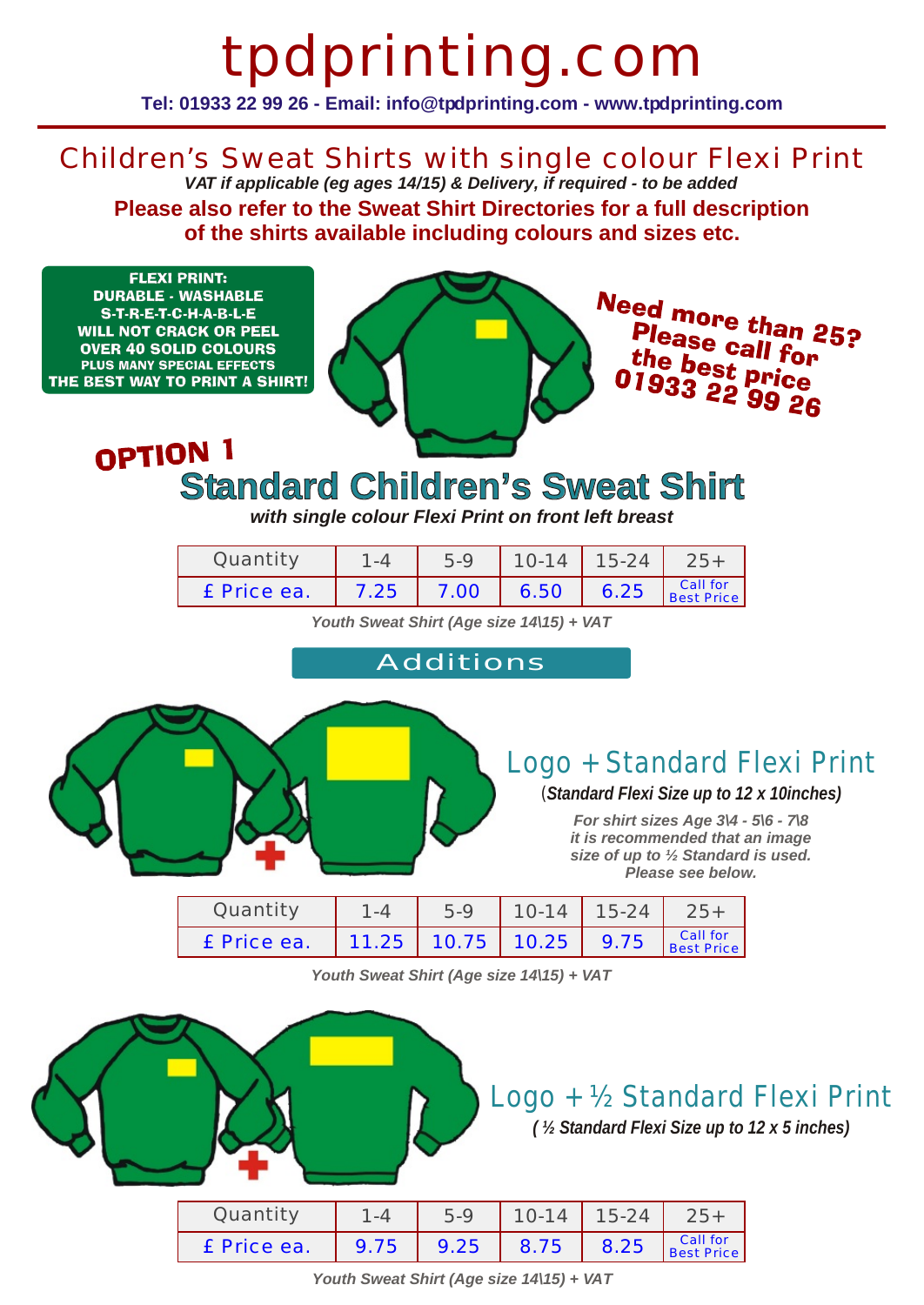### OPTION<sub>2</sub> **Standard Children's Sweat Shirt**

*with ½ standard Flexi Print on front or back*



*Youth Sweat Shirt (Age size 14\15) + VAT*

#### Additions



#### ½ Standard Flexi Print + ½ Standard Flexi Print

*( ½ Standard Flexi Size up to 12 x 5 inches)*

| Quantity    | $5-9$                | $10-14$   15-24 $'$ |                               |
|-------------|----------------------|---------------------|-------------------------------|
| £ Price ea. | 11.00   10.50   9.50 | 9.25                | Call for<br><b>Best Price</b> |

*Youth Sweat Shirt (Age size 14\15) + VAT*



½ Standard Flexi Print + Standard Flexi Print (*Standard Flexi Size up to 12 x 10inches)*

| Quantity    | $5-9$                                                               | $10-14$ 15-24 |  |
|-------------|---------------------------------------------------------------------|---------------|--|
| £ Price ea. | 12.50 12.00 11.50 10.75 $\frac{\text{Call for}}{\text{Best Price}}$ |               |  |

*Youth Sweat Shirt (Age size 14\15) + VAT*

*For shirt sizes Age 3\4 - 5\6 - 7\8 it is recommended that an image size of up to ½ Standard is used.*